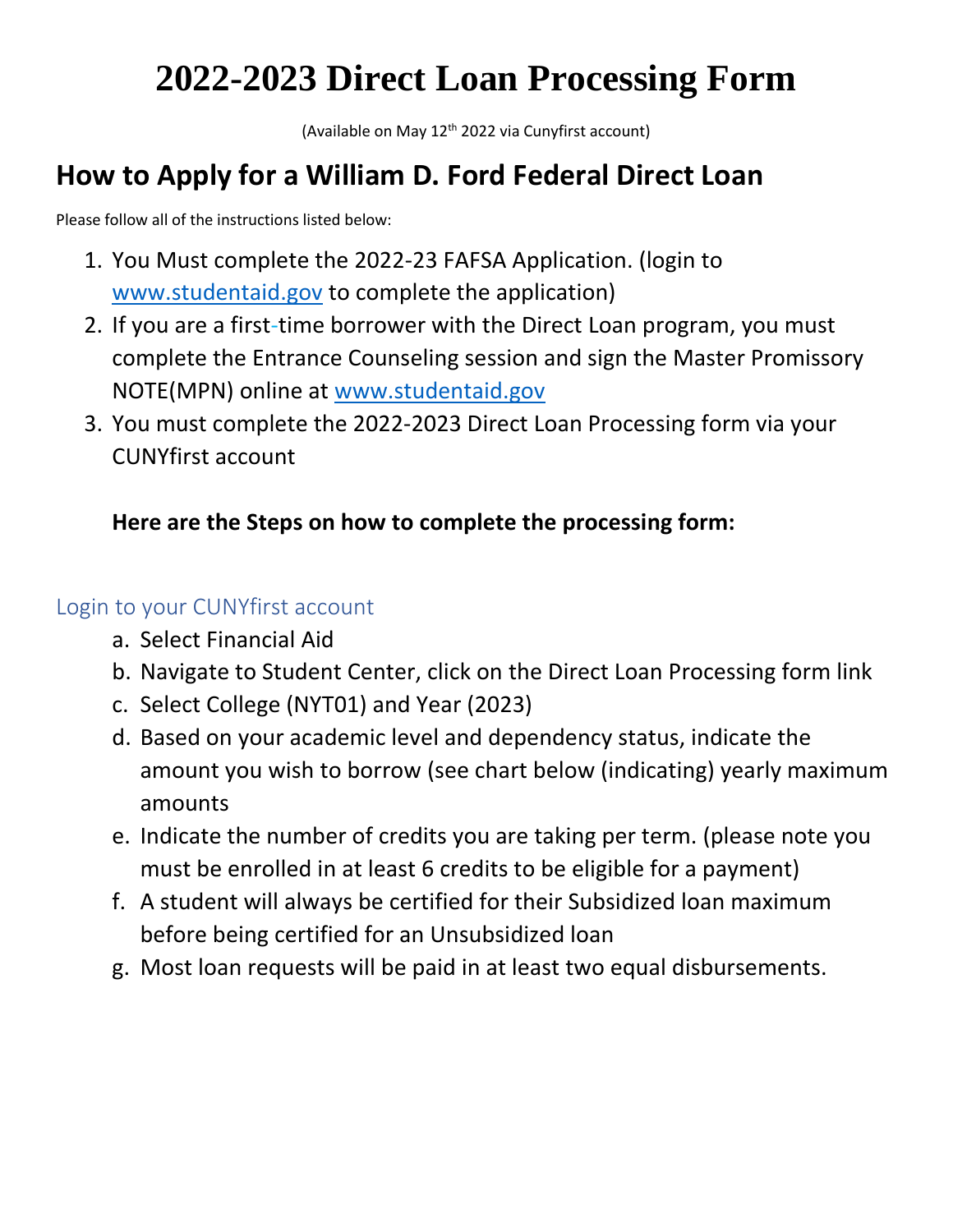#### **Dependent Undergraduate**

| <b>Yearly Eligibility</b>                                               | <b>Maximum Subsidized</b><br>Loan | <b>Additional</b><br><b>Unsubsidized Loan</b> | <b>Total Loan Combined</b><br><b>Subsidized and Unsubsidized</b> |
|-------------------------------------------------------------------------|-----------------------------------|-----------------------------------------------|------------------------------------------------------------------|
| First Year (0-29 credits)                                               | \$3,500                           | \$2,000                                       | \$5,500                                                          |
| Second Year (30-59<br>credits)                                          | \$4,500                           | \$2,000                                       | \$6,500                                                          |
| <b>Third Year and Fourth</b><br>Year (60 credits) BA<br><b>Programs</b> | \$5,500                           | \$2,000                                       | \$7,500                                                          |

#### **Independent Undergraduate**

| <b>Yearly Eligibility</b>                                               | <b>Maximum</b><br><b>Subsidized Loan</b> | <b>Additional</b><br><b>Unsubsidized Loan</b> | <b>Total Loan Combined</b><br>Subsidized and<br><b>Unsubsidized</b> |
|-------------------------------------------------------------------------|------------------------------------------|-----------------------------------------------|---------------------------------------------------------------------|
| First Year (0-29 credits)                                               | \$3,500                                  | \$6,000                                       | \$9,500                                                             |
| Second Year (30-59<br>credits)                                          | \$4,500                                  | \$6,000                                       | \$10,500                                                            |
| <b>Third Year and Fourth</b><br>Year (60 credits) BA<br><b>Programs</b> | \$5,500                                  | \$7,000                                       | \$12,500                                                            |

## **Processing Time**

**Please allow 3-4 weeks for processing.** Your Loan Processing form /Status Change forms will be reviewed, processed, and electronically transmitted to the federal government for approval.

Please check your CITYTECH email address for all notifications regarding your Loan status.